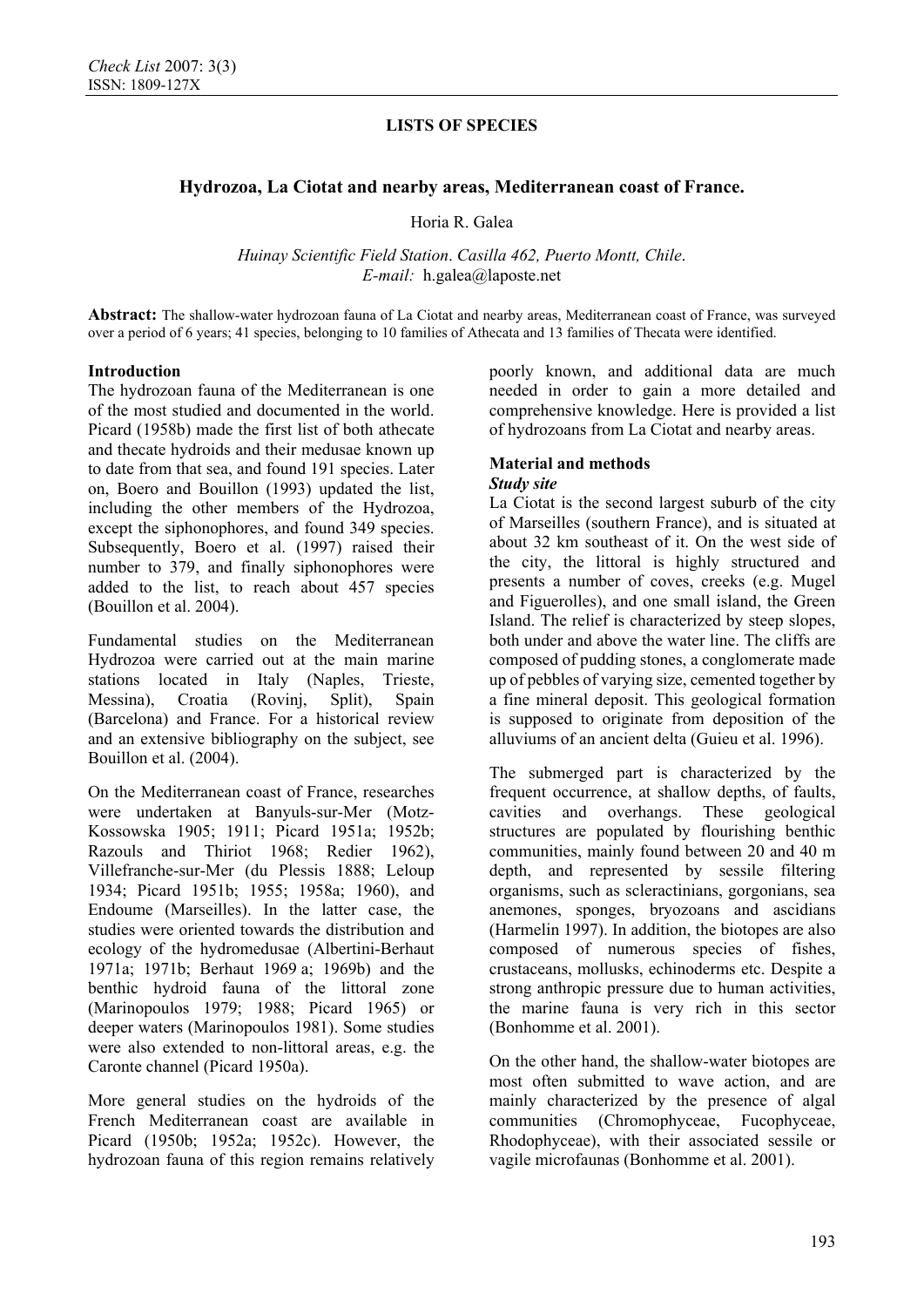Additionally, on the east side of La Ciotat, there is the Gulf d'Amour, which harbors sandy beaches, gently sloping underwater. The submarine environment is characterized by the presence of large *Posidonia oceanica* meadows, which constitute one of the most important littoral ecosystems in the Mediterranean (Molinier and Picard 1952; Boudouresque et al. 1994).

### *Harvesting procedure*

The hydroid material was collected by snorkeling from depths between 0-2 m. Besides the macroscopic hydroid colonies removed directly from rocks and organic concretions, other substrates (algae, sponges, ascidians, mollusk shells etc.) or human-made objects (ropes, buoys, wharf pilings etc.) were examined for the presence of animals. The medusae were collected by towing a plankton net (opening diameter of 55 cm, mesh size of 250 µm), either vertically or horizontally, at different depths (20-0 m), from jetties or a boat (speed of 2- 4 km/h). The collected specimens were studied alive and the taxonomic identifications were made on the literature specified in the references. Specimens were fixed in 4 % formaldehyde and

preserved in 70 % ethanol. Permanent microslide preparations were made from parts or whole colonies using classical methods.

## *List of stations*

**Stn. 1**: Arena Beach, Cassis, 43°12'28" N, 5°32'58" E, *Posidonia oceanica* meadows, 1-2 m. **Stn. 2**: Mugel creek, La Ciotat, 43°09'50" N, 5°36'27" E, hard substrates (rocks and concretions), 0-2 m. Epipelagic plankton collected between 5-0 m. **Stn. 3**: Green Island, off La Ciotat, 43°09'33" N, 5°37'10" E, epipelagic plankton (1-0 m). **Stn. 4**: Fishing port, La Ciotat, 43°10'22" N, 5°36'38" E, human-made hard substrates (docks, floats, wharf pilings, chains, ropes, buoys), 0-2 m. **Stn. 5**: Marina, La Ciotat, 43°10'29" N, 5°36'42" E, hard substrates (rocks and concretions), sponges, 0-2 m. Epipelagic plankton (2-0 m) and pleuston. **Stn. 6**: Main beach, La Ciotat, 43°10'57" N, 5°36'59" E, *Posidonia oceanica* meadows, 1-2 m. **Stn. 7**: Port d'Alon creek, near Bandol, 43°08'38" N, 5°42'17" E, hard substrates (rocks, concretions) and sponges, 0-2 m.



**Figure 1**. Map of studied area, with position of stations.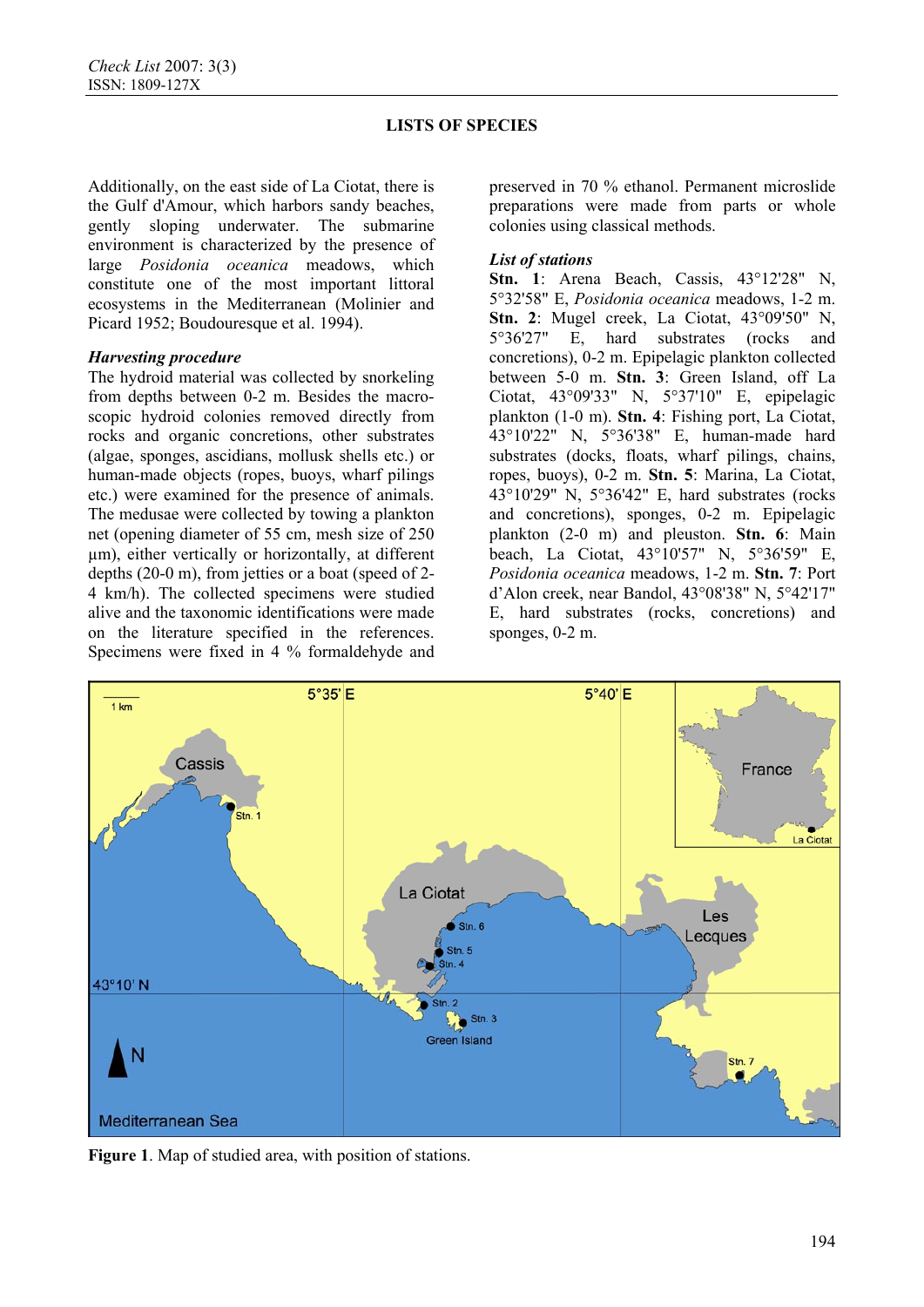### **Results and discussion**

During the present study, the area of interest (Figure 1) was explored between 2001 and 2006, most often during the summer months (August-September). However, a continuous survey was undertaken between September 2002 and March 2004.

At Stn. 1, the following hydroid species were collected: *Sertularia perpusilla* (viii.2002, sterile), *Orthopyxis mollis* (viii.2001, viii.2002, fertile), and *Obelia geniculata* (viii.2000, fertile).

At Stn. 2, the following hydroid species were collected: *Eudendrium racemosum* (viii.2001, 20- 21.viii.2002, viii.2003, fertile), *Coryne muscoides* (viii.2003, sterile), *Aglaophenia acacia* (viii.2001, viii-ix.2002, fertile), *Aglaophenia kirchenpaueri* (viii-ix.2002, fertile), *Aglaophenia pluma* (viii.2001, viii.2002, fertile), *Antennella secundaria* (24.viii.2002, sterile), *Halopteris liechtensternii* (viii.2001, 20-21.viii.2002, fertile), *Anthohebella parasitica* (viii.2002, sterile), and *Clytia linearis* (viii.2001, 20-21.viii.2002, fertile). Samples of epipelagic plankton contained two species of hydromedusae, i.e. *Turritopsis dohrnii* (16.ix.2002, immature medusae) and *Clytia linearis* (ix.2002, young medusae).

At Stn. 3, samples of epipelagic plankton revealed the presence of *Aequorea forskalea* (03.v.2003, mature medusae) and *Laodicea undulata* (03.v.2003, mature medusae).

At Stn. 4, the following hydroid species were collected: *Bougainvillia muscus* (10.i.2003, fertile), *Lafoeina tenuis* (10.i.2003, sterile), *Eirene viridula* (01.xi.2003, sterile), *Kirchenpaueria halecioides* (12.i.2003, sterile), and *Sertularella polyzonias* (16.iii.2003, fertile). Specimens of *Nemertesia ramosa* (i.2003, sterile) and *Sertularella crassicaulis* (i.2003, sterile) found at this station were brought with the fishing nets, most probably from unknown, deeper stations.

At Stn. 5, the following hydroid species were collected: *Rhizogeton* sp. (06.iv.2005, 02.iv.2006, sterile), *Eudendrium* ? *merulum* (ix.2003, fertile), *Ectopleura wrighti* (10.x.2003, sterile), *Aglaophenia tubiformis* (24.viii.2002, fertile, 16.iii.2003, sterile), *Halecium mediterraneum* (ix.2002, fertile, 16.iii.2003, sterile), *Kirchenpaueria halecioides* (27.xi.2002, fertile), *Phialella quadrata* (16.iii.2003, sterile), *Sertularella polyzonias* (viii.2003, fertile), and *Clytia hemisphaerica* (09.v.2003, fertile). Epipelagic plankton and pleuston samplings yielded the following species: *Hydractinia minima* (31.iii.2003, with medusa buds), *Corymorpha nutans* (11.iv.2003, immature medusae), *Coryne eximia* (06.x.2002, immature medusae), *Velella velella* (11.iv.2003, fertile), and *Obelia geniculata* (30.xii.2002, 21.iii.2003, immature medusae).

At Stn. 6, the following hydroid species were collected: *Plumularia obliqua* (ix.2002, 16.iii.2003, sterile), *Dynamena disticha* (viii.2002, sterile), *Sertularia perpusilla* (20.xi.2002, 31.viii.2003, sterile), *Orthopyxis integra* (20.xi.2002, sterile), *Obelia geniculata* (viii.2001, viii.2003, fertile). The medusa stage of *Eleutheria dichotoma* (07.viii.2005, with medusa buds) was equally found on *Posidonia oceanica* leaves.

At Stn. 7, the following hydroid species were collected: *Turritopsis dohrnii* (20.ix.2003, sterile), *Coryne muscoides* (24.iv.2003, sterile), *Dipurena ophiogaster* (22.iv.2003, fertile), *Ectopleura larynx* (24.iv.2003, fertile), *Zanclea sessilis* (18.x.2003, sterile), *Aglaophenia pluma* (24.iv.2003, 01.iv.2005, sterile), *Anthohebella parasitica* (24.iv.2003, sterile), and *Scandia gigas* (18.x.2003, sterile).

A list of all the species identified during the present study is given in Table 1. Forty one species, belonging to ten families of Athecata and thirteen families of Thecata, were collected.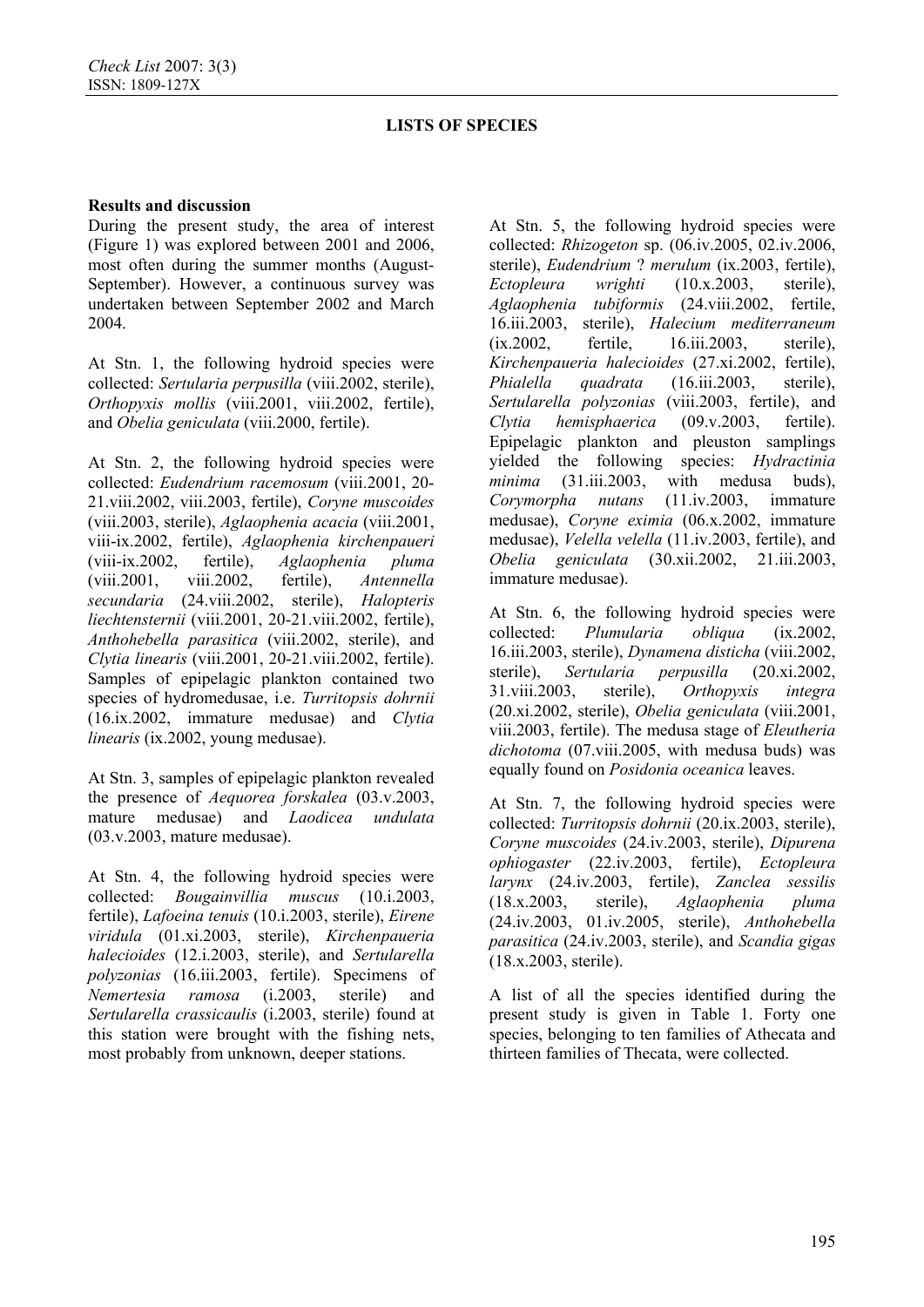|  | <b>Table 1.</b> List of hydroids and hydromedusae collected from La Ciotat and nearby areas. Records of both the |  |  |  |  |
|--|------------------------------------------------------------------------------------------------------------------|--|--|--|--|
|  | polyp (P) and medusa (M) stages are indicated.                                                                   |  |  |  |  |

| <b>Subclasses, families</b>                | Genera, species                                    | Stage(s)     |  |  |  |  |  |  |  |
|--------------------------------------------|----------------------------------------------------|--------------|--|--|--|--|--|--|--|
| <b>Subclass Anthomedusae Haeckel, 1879</b> |                                                    |              |  |  |  |  |  |  |  |
| Family Bougainvilliidae Luetken, 1850      | <i>Bougainvillia muscus</i> (Allman, 1863)         | P, M         |  |  |  |  |  |  |  |
| Family Oceaniidae Eschscholtz, 1829        | <i>Rhizogeton</i> sp.                              | P            |  |  |  |  |  |  |  |
|                                            | Turritopsis dohrnii (Weissmann, 1883)              | P, M         |  |  |  |  |  |  |  |
| Family Hydractiniidae L. Agassiz, 1862     | Hydractinia minima (Trinci, 1903)                  | M            |  |  |  |  |  |  |  |
| Family Eudendriidae Agassiz, 1862          | Eudendrium ? merulum Watson, 1985                  | $\mathbf{P}$ |  |  |  |  |  |  |  |
|                                            | Eudendrium racemosum (Cavolini, 1785)              | ${\bf P}$    |  |  |  |  |  |  |  |
| Family Cladonematidae Gegenbaur, 1857      | Eleutheria dichotoma Quatrefages, 1842             | M            |  |  |  |  |  |  |  |
| Family Corymorphidae Allman, 1872          | Corymorpha nutans M. Sars, 1835                    | M            |  |  |  |  |  |  |  |
| Family Corynidae Johnston, 1836            | Coryne eximia Allman, 1859                         | M            |  |  |  |  |  |  |  |
|                                            | Coryne muscoides (Linnaeus, 1761)                  | ${\bf P}$    |  |  |  |  |  |  |  |
|                                            | Dipurena ophiogaster Haeckel, 1879                 | P, M         |  |  |  |  |  |  |  |
| Family Tubulariidae Fleming, 1828          | Ectopleura larynx (Ellis & Solander, 1786)         | $\mathbf{P}$ |  |  |  |  |  |  |  |
|                                            | Ectopleura wrighti Petersen, 1979                  | $\mathbf{P}$ |  |  |  |  |  |  |  |
| Family Porpitidae Goldfuss, 1818           | Velella velella (Linnaeus, 1758)                   | $\mathbf P$  |  |  |  |  |  |  |  |
| Family Zancleidae Russell, 1953            | Zanclea sessilis (Gosse, 1853)                     | $\mathbf{P}$ |  |  |  |  |  |  |  |
| <b>Subclass Leptomedusae Haeckel, 1866</b> |                                                    |              |  |  |  |  |  |  |  |
| Family Aequoridae Eschscholtz, 1829        | Aequorea forskalea Péron & Lesueur, 1810           | M            |  |  |  |  |  |  |  |
| Family<br>Aglaopheniidae<br>Marktanner-    | Aglaophenia acacia Allman, 1883                    | P            |  |  |  |  |  |  |  |
| Turneretscher, 1890                        |                                                    |              |  |  |  |  |  |  |  |
|                                            | Aglaophenia kirchenpaueri (Heller, 1868)           | $\mathbf{P}$ |  |  |  |  |  |  |  |
|                                            | Aglaophenia pluma (Linnaeus, 1758)                 | $\mathbf{P}$ |  |  |  |  |  |  |  |
|                                            | Aglaophenia tubiformis Marktanner-Turneretscher, P |              |  |  |  |  |  |  |  |
|                                            | 1890                                               |              |  |  |  |  |  |  |  |
| Family Campanulinidae Hincks, 1868         | Lafoeina tenuis G. O. Sars, 1874                   | $\mathbf{P}$ |  |  |  |  |  |  |  |
| Family Eirenidae Haeckel, 1879             | Eirene viridula (Péron & Lesueur, 1810)            | $\mathbf{P}$ |  |  |  |  |  |  |  |
| Family Haleciidae Hincks, 1868             | Halecium mediterraneum Weissmann, 1883             | $\mathbf{P}$ |  |  |  |  |  |  |  |
| Family Halopterididae Millard, 1962        | Antennella secundaria (Gmelin, 1791)               | $\mathbf{P}$ |  |  |  |  |  |  |  |
|                                            | Marktanner- P<br>Halopteris<br>liechtensternii     |              |  |  |  |  |  |  |  |
|                                            | Turneretscher, 1890                                |              |  |  |  |  |  |  |  |
| Family Hebellidae Fraser, 1912             | Anthohebella parasitica (Ciamician, 1880)          | P            |  |  |  |  |  |  |  |
|                                            | Scandia gigas (Pieper, 1828)                       | $\mathbf{P}$ |  |  |  |  |  |  |  |
| Family Kirchenpaueriidae Stechow, 1921     | Kirchenpaueria halecioides (Alder, 1859)           | P            |  |  |  |  |  |  |  |
| Family Laodiceidae Agassiz, 1862           | Laodicea undulata (Forbes & Goodsir, 1851)         | M            |  |  |  |  |  |  |  |
| Family Phialellidae Russell, 1953          | Phialella quadrata (Forbes, 1848)                  | ${\bf P}$    |  |  |  |  |  |  |  |
| Family Plumulariidae Agassiz, 1862         | Nemertesia ramosa (Lamarck, 1816)                  | $\mathbf P$  |  |  |  |  |  |  |  |
|                                            | Plumularia obliqua (Johnston, 1847)                | ${\bf P}$    |  |  |  |  |  |  |  |
| Family Sertulariidae Lamouroux, 1812       | Dynamena disticha (Bosc, 1802)                     | $\mathbf P$  |  |  |  |  |  |  |  |
|                                            | Sertularella crassicaulis (Heller, 1868)           | $\mathbf P$  |  |  |  |  |  |  |  |
|                                            | Sertularella polyzonias (Linnaeus, 1758)           | P            |  |  |  |  |  |  |  |
|                                            | Sertularia perpusilla Stechow, 1919                | P            |  |  |  |  |  |  |  |
| Family Campanulariidae Johnston, 1836      | Orthopyxis integra (MacGillivray, 1842)            | $\mathbf P$  |  |  |  |  |  |  |  |
|                                            | Orthopyxis mollis (Stechow, 1919)                  | $\mathbf{P}$ |  |  |  |  |  |  |  |
|                                            | Clytia hemisphaerica (Linnaeus, 1767)              | P, M         |  |  |  |  |  |  |  |
|                                            | Clytia linearis (Thornely, 1900)                   | P, M         |  |  |  |  |  |  |  |
|                                            | Obelia geniculata (Linnaeus, 1758)                 | P, M         |  |  |  |  |  |  |  |
|                                            |                                                    |              |  |  |  |  |  |  |  |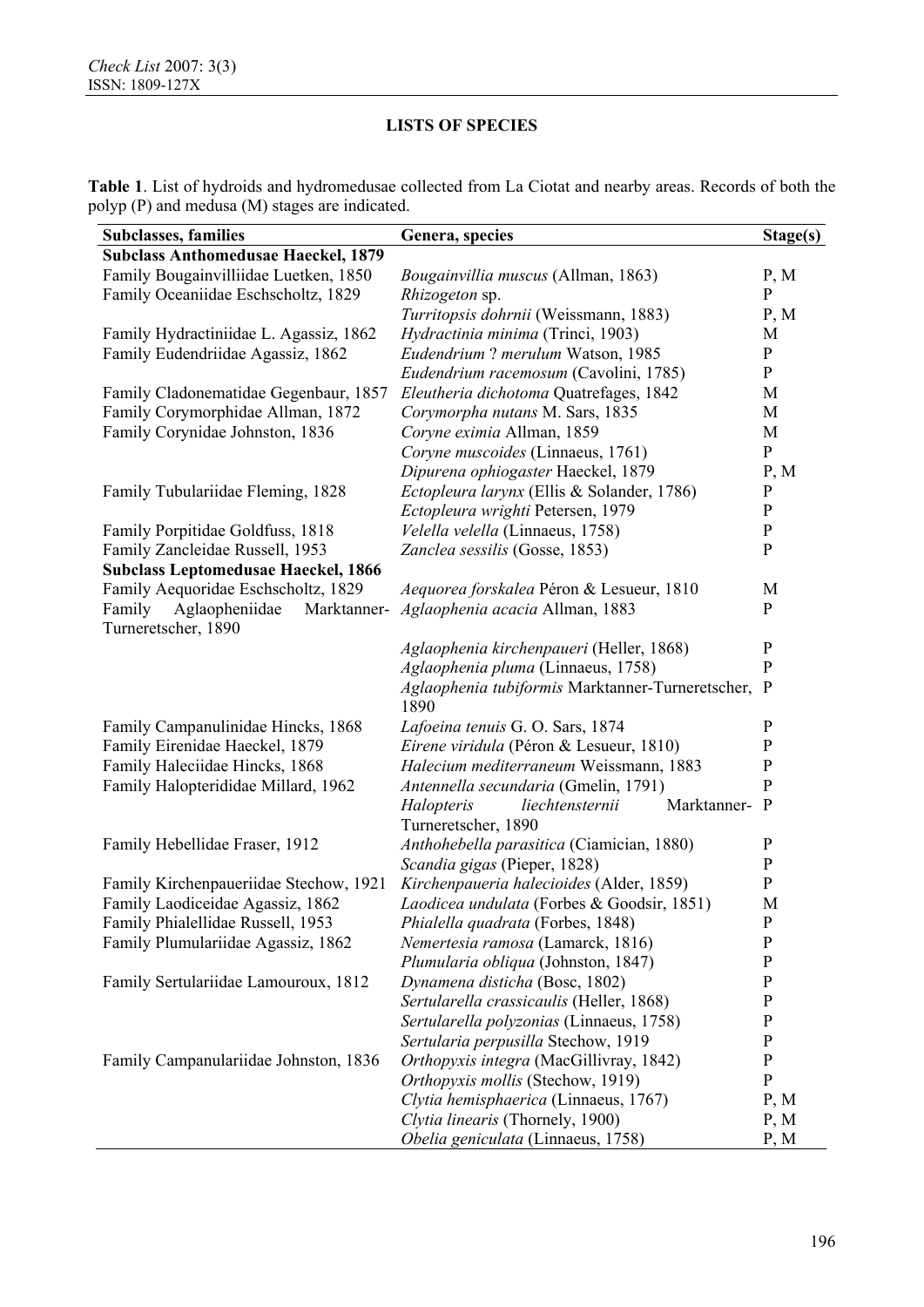Numerous species of hydroids were found attached to various hard substrates, either natural or human-made. Other species are known to have an epizootic habit, e.g. *Zanclea sessilis* was always associated with bryozoans, *Anthohebella parasitica* was present on cormoids of *Aglaophenia kirchenpaueri* and *A. pluma*, *Scandia gigas* and *Turritopsis dohrnii* were associated with sponges, *Lafoeina tenuis* was growing on *Bougainvillia muscus*, and *Phialella quadrata* was found on stems of *Sertularella polyzonias*. One species, belonging to the genus *Rhizogeton*

(Figure 2A), was mainly found during April, disappearing completely toward the summer. It was found always attached to shells of the limpet *Patella* sp. (Mollusca) invested by algae. As no gonophores could be observed, it cannot be reliably attributed to any known species. The polyps resemble *R. nudus* Broch, 1909 (see Schuchert 2004), but the latter species is restricted to cool Atlantic waters and its occurrence in the Mediterranean is somewhat unlikely, despite its presence has been indicated by Fraschetti et al. (2006).



**Figure 2**. A. – *Rhizogeton* sp., hydranth with propagula (arrowhead); B. – *Hydractinia minima*, medusa; C. – *Turritopsis dohrnii*, young medusa in subumbrellar view, slightly compressed; D. – *Coryne eximia*, young medusa, with ingested prey; E. – *Eirene viridula*, hydranth; F. – *Scandia gigas*, hydroid.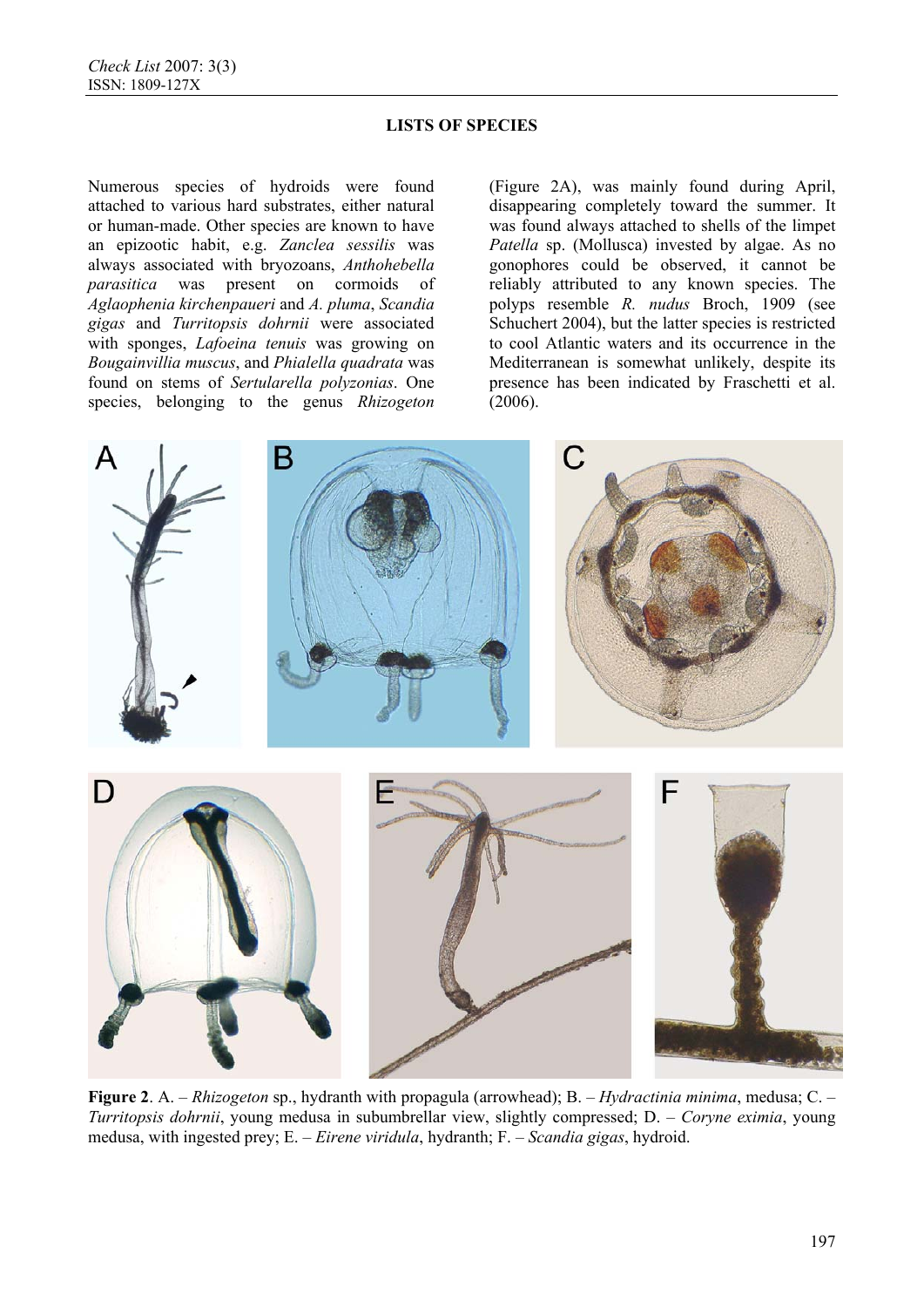Other species were preferentially associated with leaves of *Posidonia oceanica*, i.e. the hydroids *Plumularia obliqua*, *Dynamena disticha*, *Sertularia perpusilla*, *Orthopyxis integra*, *Obelia geniculata*, and the medusa *Eleutheria dichotoma*.

On the other hand, the occurrence of hydromedusae in the coastal plankton was highly dependent on submarine currents and seasons. Blooms were generally observed during April and May. Moreover, a number of undeterminable species was regularly found during the year. They were represented by immature, most probably recently-liberated specimens. Since no gonads were developed, and the number of marginal tentacles had not reached the characteristic

### **Literature cited**

- Albertini-Berhaut, J. 1971a. Variations saisonnières de la trachyméduse *Rhopalonema velatum* Gegenbaur 1856 dans le golfe de Marseille. Comparaison avec celles déjà observées dans d'autres régions méditerranéennes. Bulletin de la Société Zoologique de France 95: 241-247.
- Albertini-Berhaut, J. 1971b. Distribution des trachyméduses *Persa incolorata* McCrady 1857, *Aglaura hemistoma* Péron et Lesueur 1809 dans le golfe de Marseille. Bulletin de la Société Zoologique de France 95: 677-687.
- Berhaut, J. 1969a. Variations mensuelles d'abondance de la trachyméduse *Liriope tetraphylla* (Chamisso et Eysenhard, 1821) dans le golfe de Marseille. Bulletin du Muséum d'Histoire Naturelle de Paris 40: 1222- 1231.
- Berhaut, J. 1969b. Etude qualitative, quantitative et écologique des hydroméduses du golfe de Marseille. Téthys 1(3): 667-708.
- Boero, F. 1981. Systematics and ecology of the hydroid population of two *Posidonia oceanica* meadows. Marine Ecology 2(3): 181-197.
- Boero, F. and J. Bouillon. 1993. Zoogeography and life cycle patterns of Mediterranean hydromedusae (Cnidaria). Biological Journal of Linnean Society 48: 239-266.
- Boero, F. and E. Fresi. 1986. Zonation and evolution of a rocky bottom hydroid community. Publicazzioni della Stazione Zoologica di Napoli, Marine Ecology 7(2): 123-150.
- Boero, F., Gravili, C., Denitto, F., Miglietta, M. P., and J. Bouillon. 1997. The rediscovery of *Codonorchis octaedrus* (Hydroidomedusae, Anthomedusae, Pandeidae), with an update of the Mediterranean

number for each species, no positive identifications could be made.

The presently-known number of Mediterranean hydrozoans is around 457 species, including 61 species of siphonophores (Bouillon et al. 2004). In conclusion, at least 10.6 % of the total number of Mediterranean species (siphonophores excluded) were found in La Ciotat and nearby areas. The present study improves our scientific knowledge of the local distribution of hydrozoan fauna in the Mediterranean Sea.

#### **Acknowledgements**

I would like to thank the two reviewers for their helpful comments and constructive criticism of an earlier version of my manuscript.

hydroidomedusan biodiversity. Italian Journal of Zoology 64: 359-365.

- Bonhomme, P., Boudouresque, C. F., Bernard, G., Verlaque, M., Charbonnel, E., and G. Cadiou. 2001. Espèces, peuplements et paysages marins remarquables de La Ciotat, de l'île Verte à la calanque du Capucin (Bouches du Rhône, France). Contrat RAMOGE & GIS Posidonie, Gis Posidonie, publications. 132 p.
- Boudouresque, C. F., Meinesz, A., Ledoyer, M., and P. Vitiello. 1994. Les herbiers à Phanérogames marines. Pp. 98-118. In D. Bellan-Santini, J. C. Lacaze J.C., and C. Pozat (eds.), Les biocénoses marines et littorales de Méditerranée, synthèse, menaces et perspectives. Paris. Muséum National d'Histoire Naturelle.
- Bouillon, J., Medel, M. D., Pagès, F., Gili J.-M., Boero, F., and C. Gravili. 2004. Fauna of the Mediterranean Hydrozoa. Scientia Marina 68(Suppl. 2): 5-438.
- Brinckmann-Voss, A. 1970. Anthomedusae/Athecatae (Hydrozoa, Cnidaria) of the Mediterranean. Part I. Capitata. Fauna e Flora del Golfo di Napoli 39: 1-96.
- du Plessis, G. 1888. Faune des hydraires littoraux gymnoblastes observés à Villefranche-sur-Mer. Revue Suisse de Zoologie 4(4): 525- 544.
- Fraschetti, S., Terlizzi, A., Bevilacqua, S., and F. Boero. 2006. The distribution of hydroids (Cnidaria, Hydrozoa) from micro- to macro-scale: spatial patterns on habitat-forming algae. Journal of Experimental Marine Biology and Ecology 339: 148- 158.
- Guieu, G., J. Ricour, and J. Rouire. 1996. Découverte géologique de Marseille et son environnement montagneux. Marseille. Publications Laffite. 215 p.